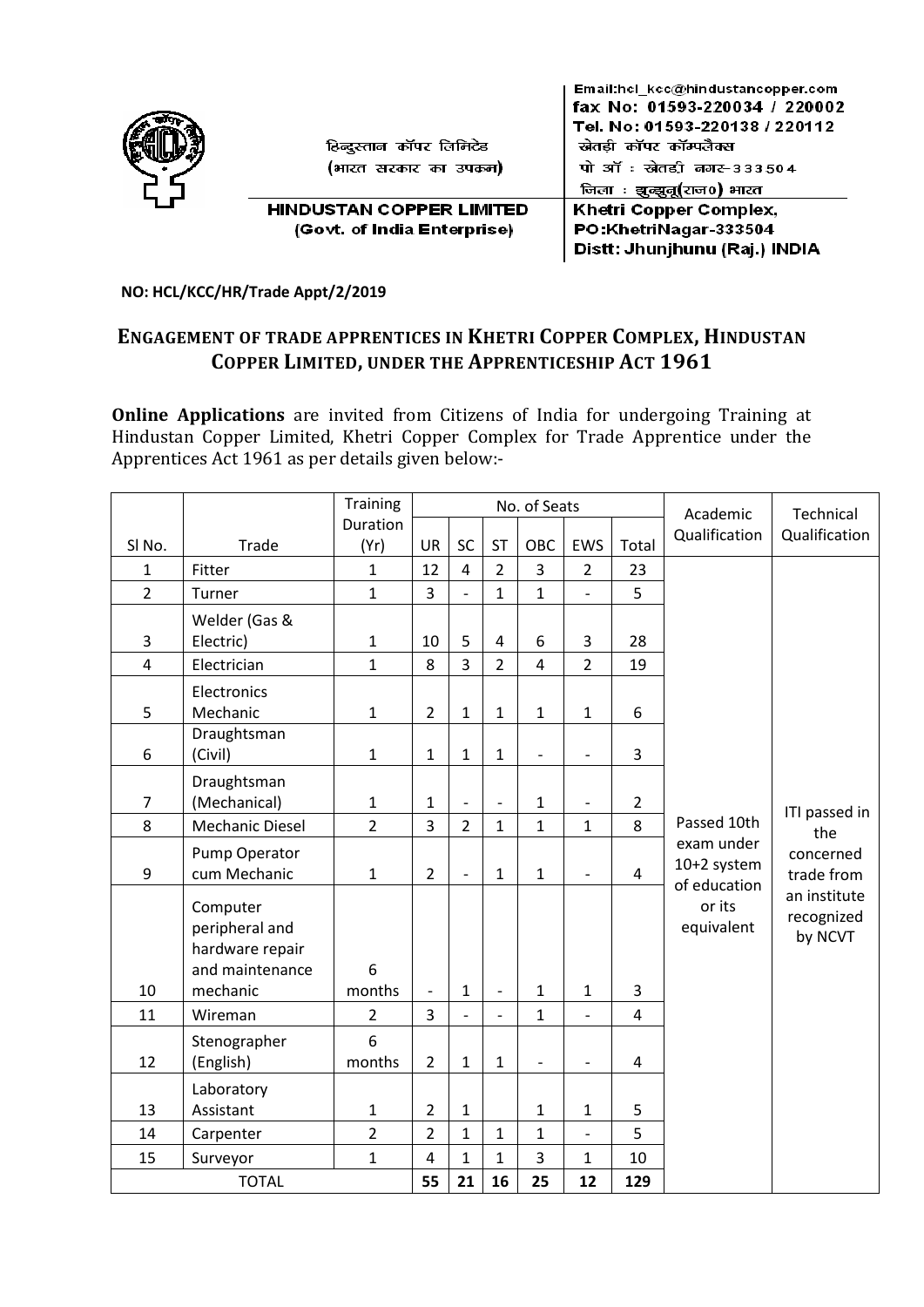## **A) Prescribed Qualification, Eligibility criteria, Age-limits**

1. The candidate must be ITI passed from the respective trade and **must be recognized by NCVT**.

2. The candidates who have passed **ITI prior to the year 2016 should attach an affidavit** on non-judicial stamp paper sworn-in before a Magistrate or Notary Public to the effect that they have neither undergone apprenticeship training from anywhere earlier nor have taken employment anywhere.

3. Candidates possessing higher professional qualifications such as **Diploma / B.E. or equivalent shall not** be considered. Additionally, candidates having higher academic qualification like B.A./B.Sc./B.Com etc will not be given any additional weightage.

4. The **age** of the candidate should be between 14 to 30 years as on **20.08.2019.** A relaxation of 5 years is admissible for SC/ST candidates and 3 years for OBC candidates in the upper age limit. All govt. guidelines on the matter will be observed.

- **B) Period of Apprenticeship training –** As indicated against respective trades.
- **C) Stipend -** Stipend during apprenticeship period will be paid as admissible under the rules.
- **D) Selection Methodology** The candidates will be selected on the basis of merit based on their marks obtained in ITI & 10th. A weightage of 70% to marks scored in relevant trade in ITI & a weightage of 30% shall be given to marks scored in 10th board. Additional 10 bonus marks will be given to dependants of existing employees of HCL/KCC. If two or more candidates secure equal marks while preparing merit list, then the candidate of higher age will be considered.

**E) Standard of Physical Fitness** – Engagement of selected trade apprentices is subject to his / her being declared medically fit as per the requirement of the Company i.e. HCL.

#### F) **How to Apply**

- 1. Candidates are advised to carefully read the full advertisement for details of educational qualifications and other eligibility criteria before submission of online application on or before **19.09.2019**
- 2. Candidates are advised to register as a Trade Apprentice online in the following portals

Registration number with RDAT is compulsory to apply for the above trades.

## **STEP 1 Apprenticeship Registration**

Candidates should register themselves for apprenticeship in Government of India portal **[\(www.apprenticeship.gov.in\)](http://www.apprenticeship.gov.in/).** Candidate should select "Establishment Search" under establishment menu in the above site **[\(www.apprenticeship.gov.in\)](http://www.apprenticeship.gov.in/)** and select Hindustan Copper Limited, Khetri Copper Complex for undergoing training with HCL. This is compulsory. The unique number generated on this website must be entered in the appropriate column in Step 2, otherwise, application will not be submitted.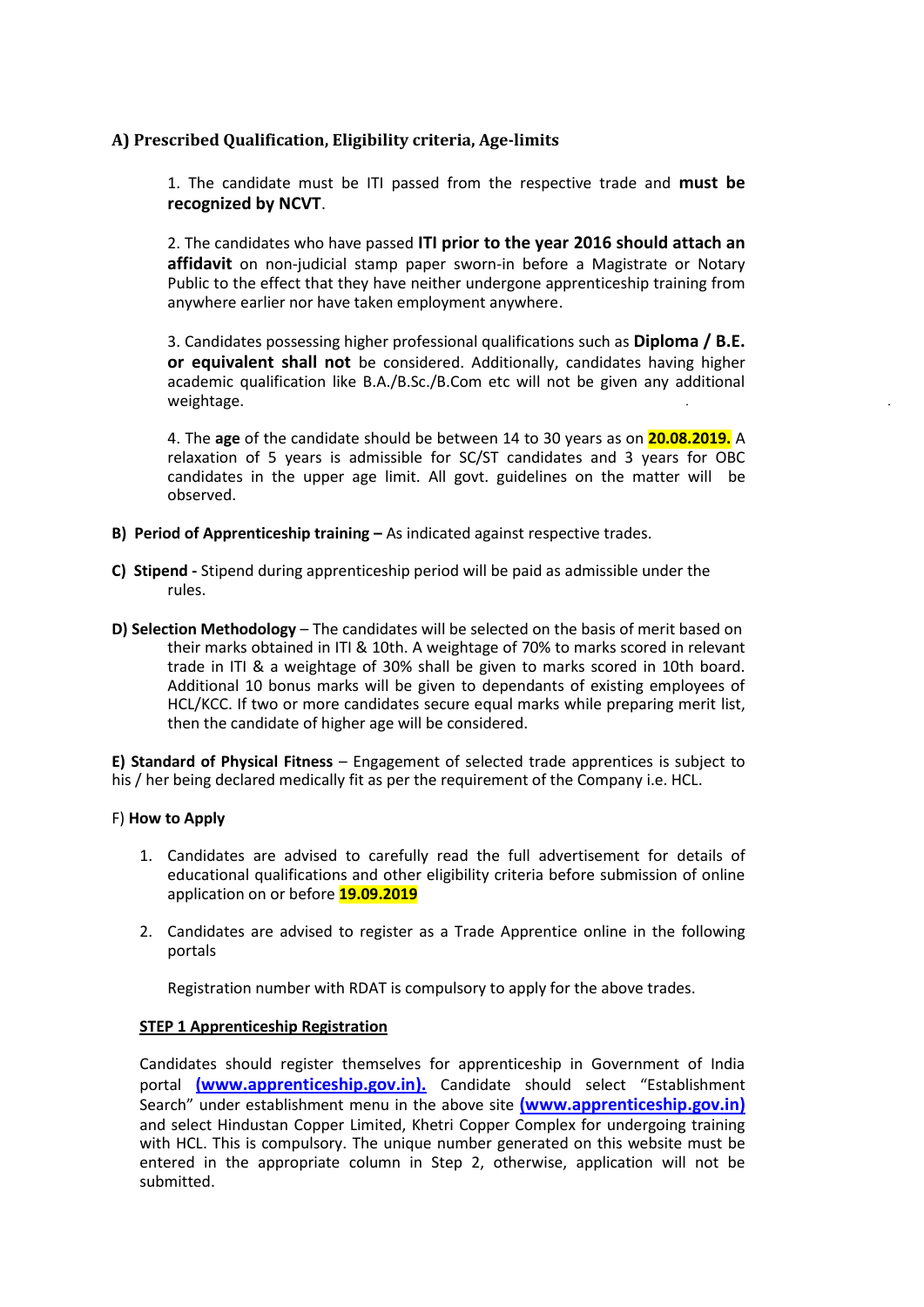### **STEP 2 On-line submission of Application**

The candidates shall be required to submit their application online through the Company's website ([www.hindustancopper.com\)](http://www.hindustancopper.com/). No other means of / mode of application shall be accepted. 'One Applicant – One Application' system shall be followed, i.e. only one application shall be accepted from one candidate corresponding to one login-ID. The candidates should ensure that they fulfill the prescribed eligibility criteria and other conditions mentioned in this advertisement against the trade applied for. They are advised in their own interest to apply for only one trade that best fits with the candidate's qualification viz-a-viz the advertised eligibility criteria. Multiple applications received, if any, in contravention to the 'One Applicant – One Application' condition shall not be accepted. In such cases only the first submitted application shall be considered.

#### **G) General Instructions.**

- i. The candidates advised to submit the Online Applications well in advance without waiting for the closing date.
- ii. Before, filling online application, candidates are advised to carefully read the instructions contained in "How to fill the Online Application Form" provided on the website. They may click on the 'Career' button to get the instruction for online application submission.
- iii. The candidate's passport-size colour photograph (size less than 50 KB), Signature in black-ink (size less than 50 KB) in .jpg format, and other required documents also in .jpg format (size less than 50 KB) should be uploaded.
- iv. After submitting the online application, the candidates should print the Computer Generated Online Application and the Acknowledgement Slip and keep a copy of the same for their reference and future records.
- v. Candidates are advised to keep their e-mail Ids and mobile numbers active till the completion of this engagement process.
- vi. Any amendment or update on this shall be communicated only through company website [www.hindustancopper.com. H](http://www.hindustancopper.com/)ence please keep on visiting the website from time to time for any update in future.
- vii. The company reserves the right to increase or decrease the number of seats as per requirement.
- viii. The candidature of applicant would be provisional and subject to subsequent verification of certificates and testimonials. In case, it is detected at any stage of engagement or thereafter, that a candidate does not fulfill the eligibility norms and or/ that he has furnished any incorrect / false information / certificate / documents or has suppressed any material fact, his / her candidature will stand cancelled.
- ix. This is only an opportunity for getting trained for improving employability of the candidates and there is no scope for employment in HCL/KCC after completion of apprenticeship training nor can an apprentice claim right of employment on the grounds of completion of apprenticeship.